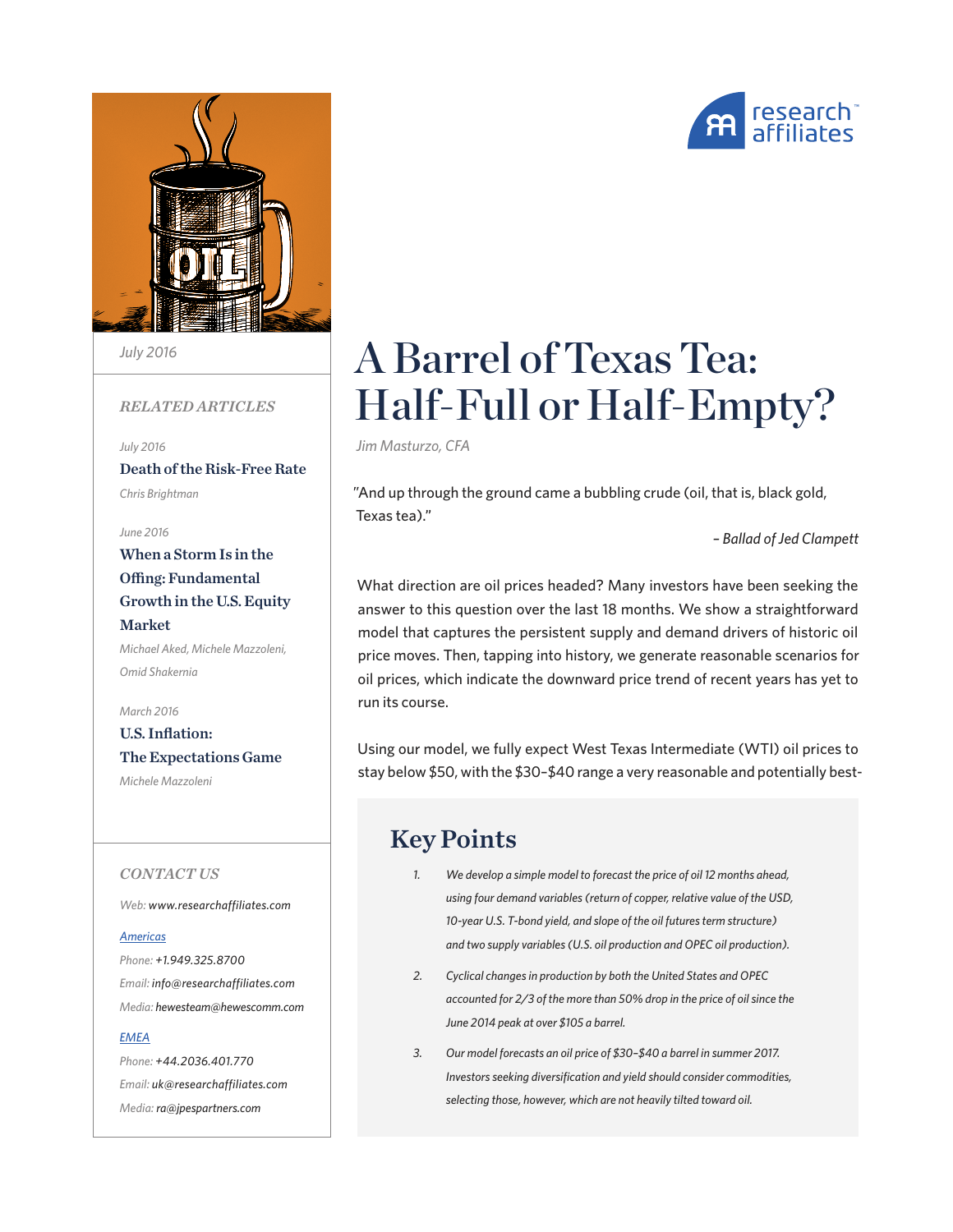case expectation over the coming 12 months. As asset allocators and not oil traders, our focus is less on identifying a specific price target for oil, but rather in understanding if prices are more likely to fall slightly or return quickly to the \$80–\$100 a barrel range. The two scenarios have very different ramifications across the variety of assets in our portfolios, and our model was developed with this purpose in mind.

An adage in commodities investing is that the cure for high prices is high prices, and the cure for low prices is low

prices. High prices beget more mining, drilling, or agricultural land use, which increases supply and drives prices lower,

*"The weakening in oil prices may already have started."*

whereas low prices drive resources away from these types of endeavors, forcing prices higher. The weakening in oil prices may already have started, stimulated by the supply glut reported in the July 2016 U.S. Energy Information Administration's "Short-Term Energy Outlook" (STEO) report. Given our bearish outlook for oil prices over the next year, investors should consider filling their commodity allocations with those commodities not tilted heavily toward oil and oil-related products.

## Drivers of Oil Prices

Investors who seek to understand the drivers of crude oil prices are greeted with much conjecture, and while many explanations may be valid over the very short term, they are not valid over the longer term. Because we are investors and not speculators, we take a longer-term view than just a couple of days or weeks in estimating the price of oil. Therefore, we analyze monthly oil prices back to the early 1980s in developing our model.

Our objective is to develop a simple model aimed at identifying systematic drivers of monthly changes in the spot price of WTI crude oil. As a first step we start with a simple return model applicable to any asset: An investor's return from an asset is the sum of net cash flows received from the asset (oil is a non-cash-generating asset so net cash flows

here are zero) plus the change in the asset's price due to the forces of supply and demand:

- Return
- = Net Cash Flows + Price Changes from Supply Forces
- + Price Changes from Demand Forces

Our goal is to identify the important and significant supply and demand forces responsible for the historical price fluctuations in oil. From a regression framework perspective, demand effects have been more commonly studied, and here we borrow from the research of Hamilton (2014)

> and Bernanke (2016) in developing our model. Their work focuses on weekly observations to make inferences

about near-term changes in oil prices due to short-term changes in demand factors. Many of the drivers they use are helpful in our model, even at longer horizons.

## Price Trend and Shocks

One method to explain oil prices is a model that includes all persistent supply and demand factors as independent variables to describe oil price changes. This model, however, masks some important information that can be extracted if we take a slightly different approach.

Instead of analyzing the oil price series as a whole, we separate historical oil prices into two components: 1) the trend and 2) the cyclical adjustments around the trend. We then analyze the cyclical adjustments as changes from trend, calling these shocks to trend. Often, cyclical changes are both explainable and expected, so use of the word "shocks" is not meant to imply a lack of expectation.

Our approach is borrowed from (Poghosyan and Hesse, 2009) and makes use of the Hodrick–Prescott (HP) filter as a straightforward way to decompose an asset series into its trend and cyclical components. The Hodrick–Prescott filter is commonly used as a mechanism to decompose economic time series. Because oil prices are nonstationary, we can make use of the HP filter: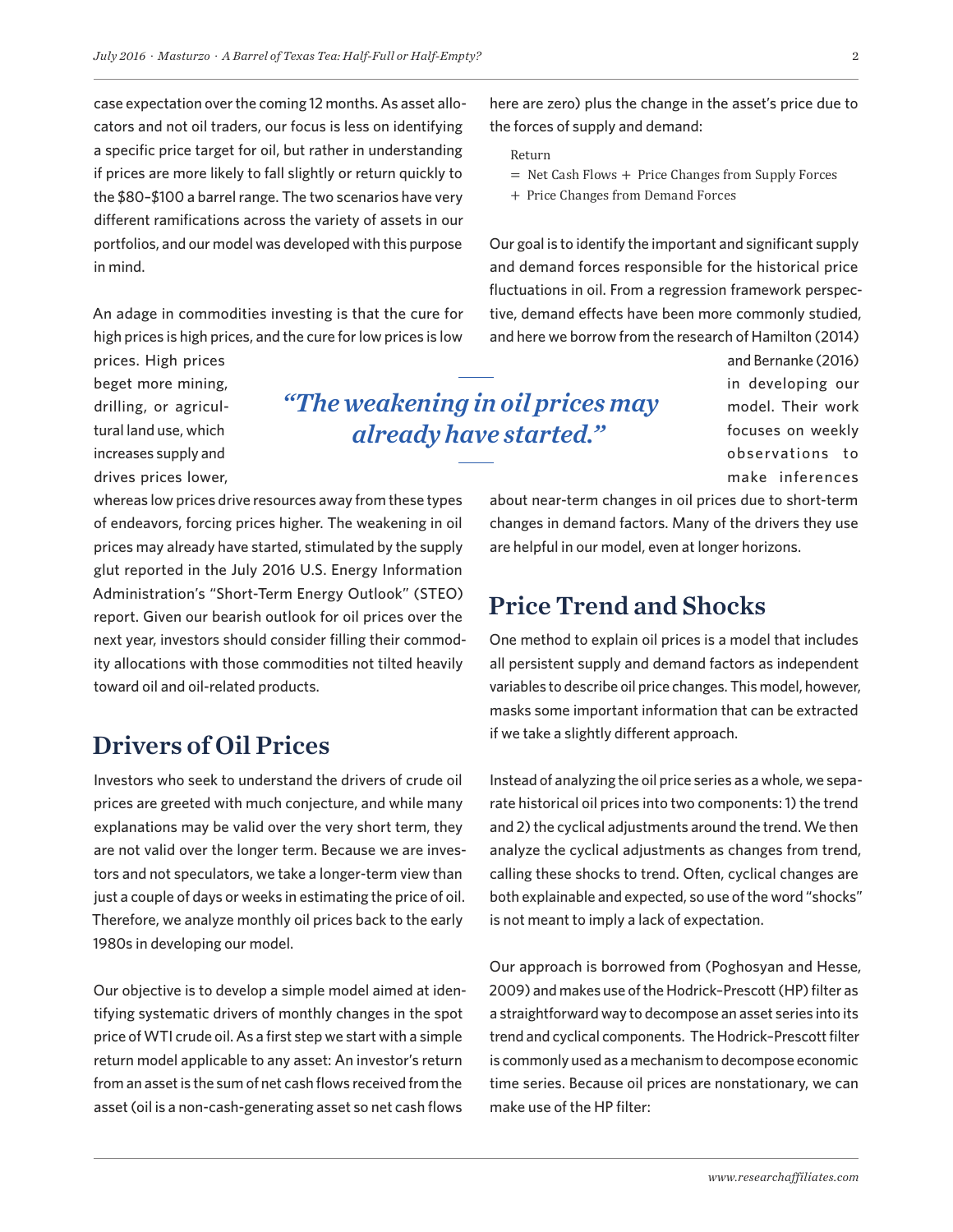Oil Price  $t =$  Trend Price  $t +$  Cyclical Price  $t$ 

$$
Shock_t = \frac{Cyclical Price_t}{Trend Price_t}
$$

Oil Price<sub>t</sub> = Trend Price<sub>t</sub>(1 + Shock<sub>t</sub>)

The trend component captures secular changes in the asset price. An argument could be made whether the HP filter identifies the "correct" trend, but more important here is that the filter has the benefit of allowing a simple price decomposition. The price of oil at the end of June 2016 was \$45.80, almost \$9.00 above trend.

The trend in oil prices is heavily auto-correlated, so we can simply model the expected trend value in the subsequent period as the average return over the previous 12 months:

 $E[$ Trend Return<sub>t+1</sub>] = Average (Trend Return<sub>t,t-12</sub>)

Armed with this simple mechanism to describe the trend, the next step is to analyze the cyclical changes around it. Many of the factors influencing these changes do not stand

out when we look at the full oil series, but become noticeable when we isolate the cyclical deviations from trend.

In the 30 years from January 1986 through June 2016, the average cyclical shock in the price of oil has been −40 basis points (bps) with a large standard deviation close to 17%. Negative shocks tend to be more prevalent (55% versus 45%) than positive shocks, whereas positive shocks have historically been larger in magnitude.

## Modeling Oil Shocks

Oil shocks occur due to cyclical changes in the supply and demand drivers of the market. The four demand factors we use in our model are the 1) price return of copper, 2) value of the U.S. dollar relative to a basket of other currencies (DXY Index), 3) yield of the 10-year U.S. Treasury bond, and 4) slope of the oil futures term structure as specified by the two nearest-to-maturity contracts.

Copper's return is a proxy for global growth, and therefore global demand, and thus captures the pace of global



Note: Dashed line shows the Hodrick–Prescott trend line, which removes the cyclical component of a raw data time series. Source: Research Affiliates, LLC, using data from FRED from the Federal Reserve Bank of St. Louis.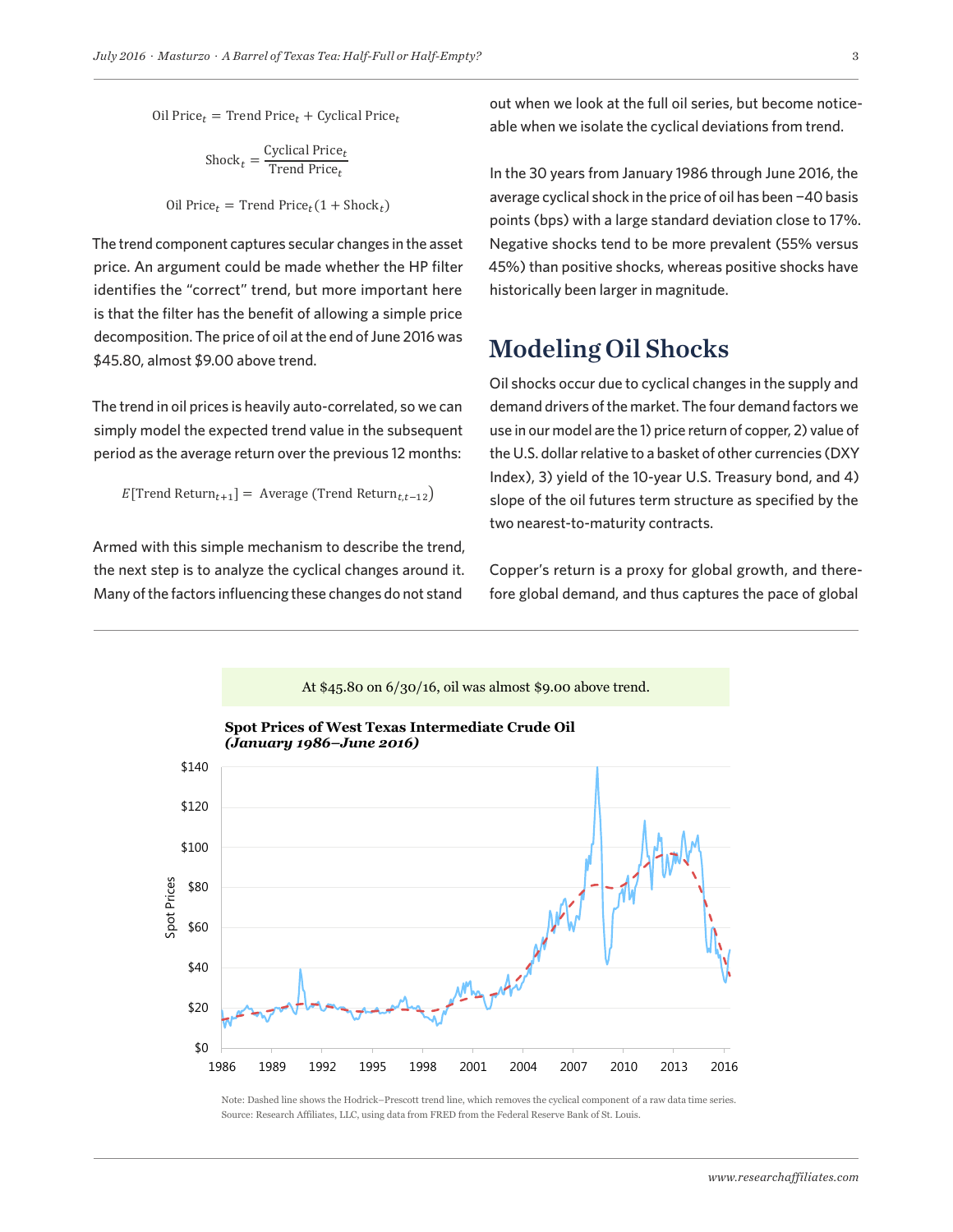

Source: Research Affiliates, LLC, using data from FRED from the Federal Reserve Bank of St. Louis.

expansion. Because oil is priced globally in U.S. dollars, changes in the dollar's strength affect the underlying price of the commodity for market participants whose preferred currency is not the dollar, such that the underlying economic value of the commodity remains unchanged. The 10-year U.S. Treasury yield is a proxy for the global risk appetite of investors; a lower yield suggests a lower risk appetite, leading to slower global growth and consumption. Finally, the slope of the oil futures term structure is a proxy for the estimated demand in the next period.

We use two supply variables: 1) U.S. oil production reported by the EIA and 2) monthly OPEC production reported by Bloomberg. These two factors are good examples of the types of variables that are masked if we analyze the return of oil as a whole, but become visible when we focus specifically on cyclical shocks.

The intuition is that shocks to these variables should drive shocks to oil prices around the otherwise slower-moving trend. Therefore, following the same process we use for oil, we can isolate the shocks from trend for each of the explanatory variables:

- Oil Shock $_t$
- $=$  Term Structure Slope<sub>t</sub> + Copper Shock<sub>t</sub> + USD Shock<sub>t</sub>
- $+10$ YR Treasury Shock<sub>t</sub> + US Oil Production Shock<sub>t</sub>
- + OPEC Production Shock $_t$

The only exception is for the slope of the futures term structure for which we use the simple difference between the prices of the second and first contracts.

In adding the variables to the model, we have expectations about the sign of each. The signs of copper and the 10-Year U.S. Treasury bond are expected to be positive (and they are), which indicate times of higher global growth and of lower risk appetite, respectively. The signs of the U.S. dollar and U.S. oil production are expected to be negative (and they are), because a strengthening dollar should reduce demand for oil, and unexpected increases in U.S. production should provide greater supply for a given level of demand. The sign of the term-structure slope is also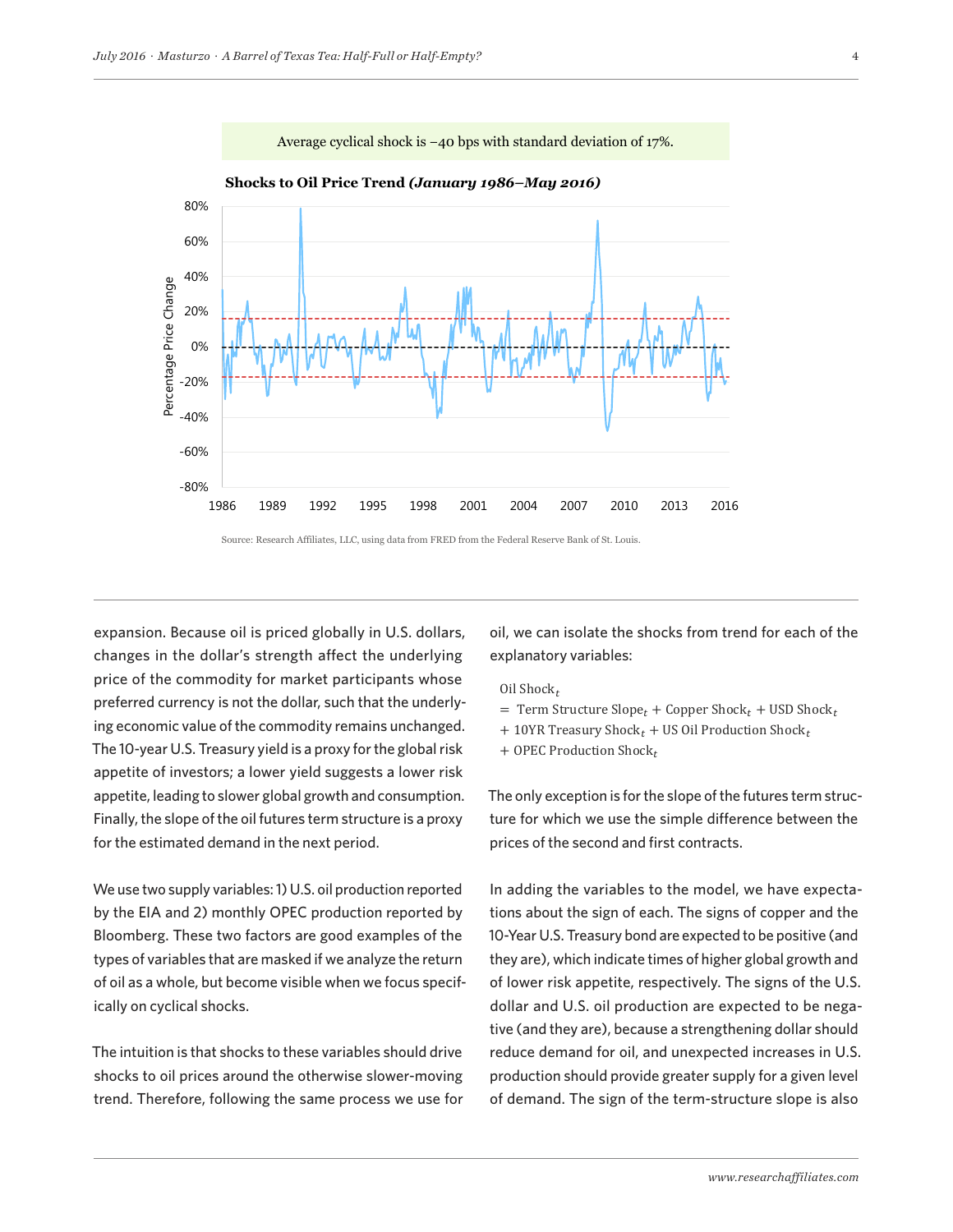expected to be negative (and it is), because a positive slope indicates a term structure in contango, the situation in which spot prices are lower than prices of futures contracts, creating a negative roll return. Following are the coefficients from modeling oil shocks with the supply and demand factor shocks:

*"Our model produces a high-price forecast of \$34.87, \$11.00 lower than at June 30, 2016."*

|             | Term<br><b>Structure</b><br>Slope | Copper<br><b>Shock</b> | <b>USD Shock</b> | 10-Year<br>Treasury<br><b>Shock</b> | U.S. Oil<br>Production<br>Shock | <b>OPEC</b><br>Production<br><b>Shock</b> | Intercept |
|-------------|-----------------------------------|------------------------|------------------|-------------------------------------|---------------------------------|-------------------------------------------|-----------|
| Coefficient | $-0.05$                           | 0.33                   | $-0.77$          | 0.35                                | $-0.80$                         | 1.04                                      | 0.01      |
| t-statistic | $-4.7$                            | 3.7                    | $-2.7$           | 4.4                                 | $-2.6$                          | 2.4                                       | 0.6       |

The positive coefficient on OPEC supply shocks could be viewed as surprising, but does make sense. As a supply variable, more OPEC production indicates greater supply and lower prices. OPEC, however, usually produces above trend only in environments when the market can support such production and prices are not expected to dramatically fall. This stance is consistent with the normal operation of a cartel, and not unexpected when analyzing data since the 1980s; this has definitely not been the case, however, over the last few years. To verify this intuition, an analysis of the relationship since 2014 shows the opposite (i.e., negative) sign on OPEC supply shocks.

The time series results of modeling the shocks in oil prices by our set of supply and demand variables has an  $R^2$  of 35.9%. Many of the directional changes in signal are modeled even though the magnitude of some of the larger deviations is only partially captured.

# There and Back Again… Are Prices Headed to \$100?

As we all know, oil prices have fallen more than 50% since their most recent peak just above \$105 a barrel in June 2014. The decline has been attributed to a plethora of reasons, and using our model we can quantify which factors drove

the decline. The cyclical changes in production by both the United States and OPEC were the most significant contributors to the drop in price, accounting for \$44 of the roughly \$65 total loss. Part of the loss was offset by an increase in bond yields (proxied by the yield of the 10-year Treasury bond), which indicates greater risk tolerance by investors. Because the model does not provide a perfect explanation for cyclical changes, an "unexplained" \$8.00 accounts for the differences between modeled and actual changes in cyclical prices.

Philip Tetlock and Dan Gardner point out in their book, *Superforecasting: The Art and Science of Prediction*, that the attempt to derive a specific short-term forecast for the price of oil is "long a graveyard topic for forecasting reputations." Not being speculators, we are—fortunately—unconcerned about estimating the price of oil in the next week or next month. Our primary interest is if oil prices a year from now will be in the \$30–\$50 range or return to the \$100+ range, as these two scenarios have very different global ramifications for economic growth, inflation, and markets.

The historical period-by-period U.S. dollar contribution of each factor to the cyclical price of oil can help answer this question. Typically, a small cyclical variation from trend for each factor drives a small dollar change in the cyclical price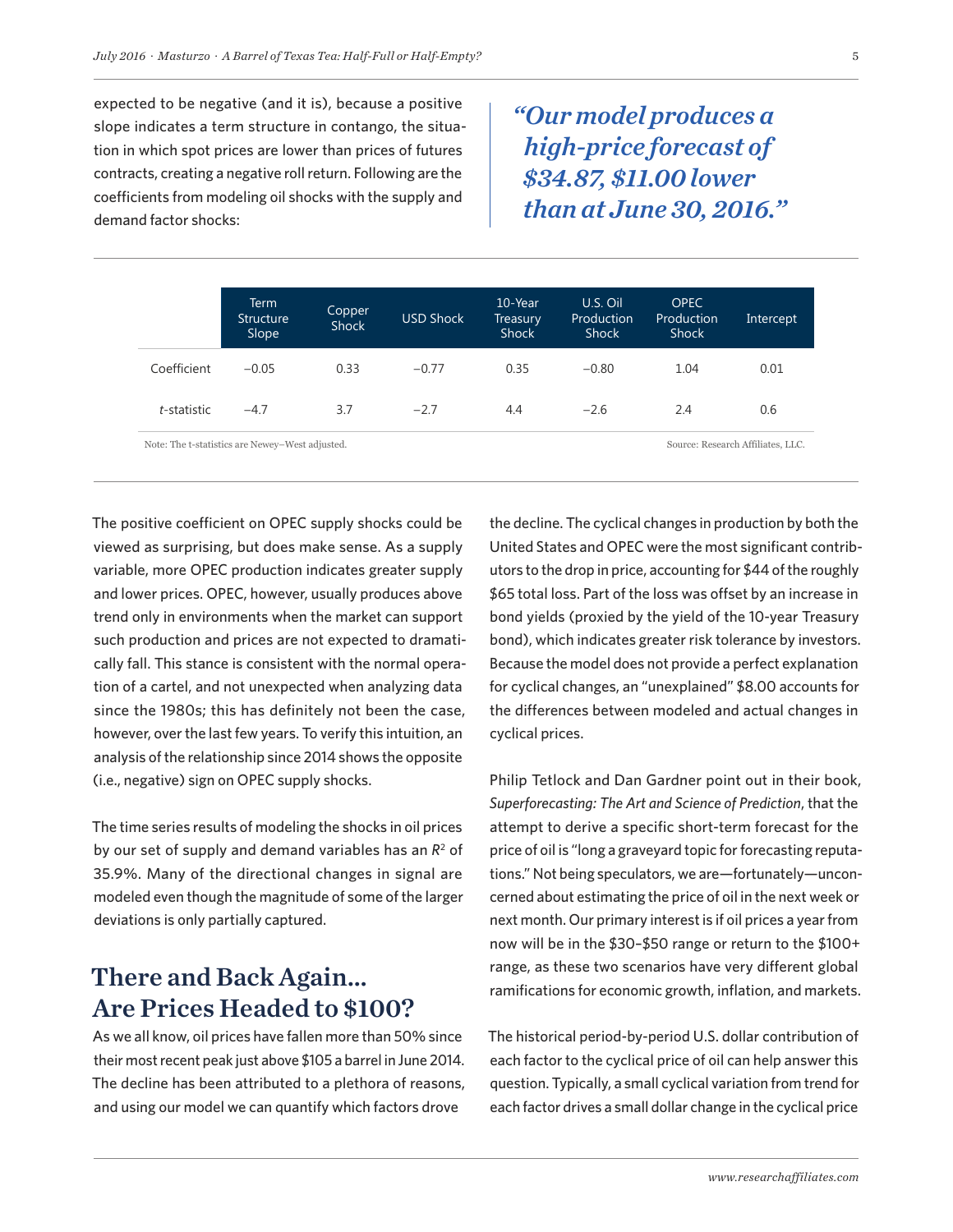

Source: Research Affiliates, LLC, using data from FRED from the Federal Reserve Bank of St. Louis, Bloomberg, and the U.S. Energy Information Administration.

## U.S. and OPEC production changes explain 2/3 of oil price decline.

#### **Factor Contribution to Oil Price Decline USD** *(June 2014–May 2016)*

which are fully incorporated by reference as if set out herein at length. Which are fully incorporated by reference as if set out herein at least  $\alpha$ 



Source: Research Affiliates, LLC, using data from FRED from the Federal Reserve Bank of St. Louis, Bloomberg, and the U.S. Energy Information Administration.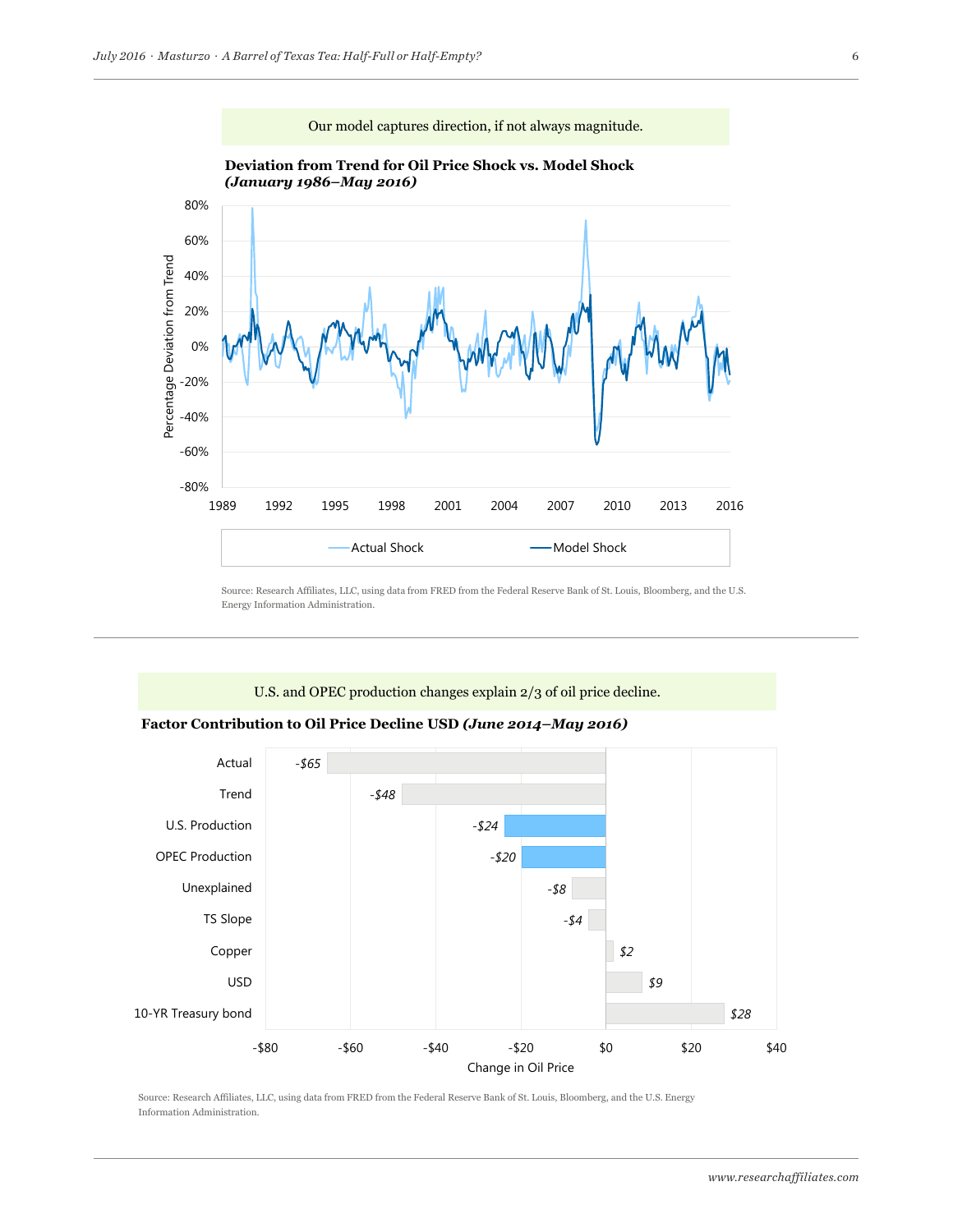



#### **Factor Contribution to Cyclical Price (Price – Trend Price) of Oil**

Note: Blue bars depict interquartile (25-75%) range; vertical lines show maximum and minimum realized values; and red dots show current values. Source: Research Affiliates, LLC, using data from FRED from the Federal Reserve Bank of St. Louis, Bloomberg, and the U.S. Energy Information Administration.

ww.researchaffiliates.com, which are fully incorporated by reference as if set out herein at length.

of oil, however, wide differences do occur. Tail events can drastically alter oil prices, but are extremely rare.

To evaluate the prospect of \$100 oil, we create two simple scenarios based on the historical contribution from each factor. Modeling a trend price of \$31.50 one year hence, we can create two scenarios: a realistic high-price case based on cyclical factors realizing their 75th percentile change, and a much less realistic maximum-price case based on all factors hitting their historical maximum at the same time.

Under these two scenarios, our model produces a highprice expectation of \$34.87, \$11.00 below the price at the end of June, and a perfect storm maximum price of \$90.12. Thus, even if all factors hit historical maximums, the price of oil is unlikely to hit \$100 by summer 2017. The percentage change required by each factor to hit the maximum price and the high price vary considerably:

Under the maximum-price scenario, the term structure slope would need to change from the current slope of \$0.68

|                    | Copper | <b>USD</b> | 10-Year<br>Treasury | U.S. Oil<br>Production | <b>OPEC</b><br>Production |
|--------------------|--------|------------|---------------------|------------------------|---------------------------|
| Max Price \$90.12  | 41%    | $-12%$     | 35%                 | $-22%$                 | 9%                        |
| High Price \$34.87 | 7%     | $-4%$      | 7%                  | $-1%$                  | 2%                        |

Source: Research Affiliates, LLC.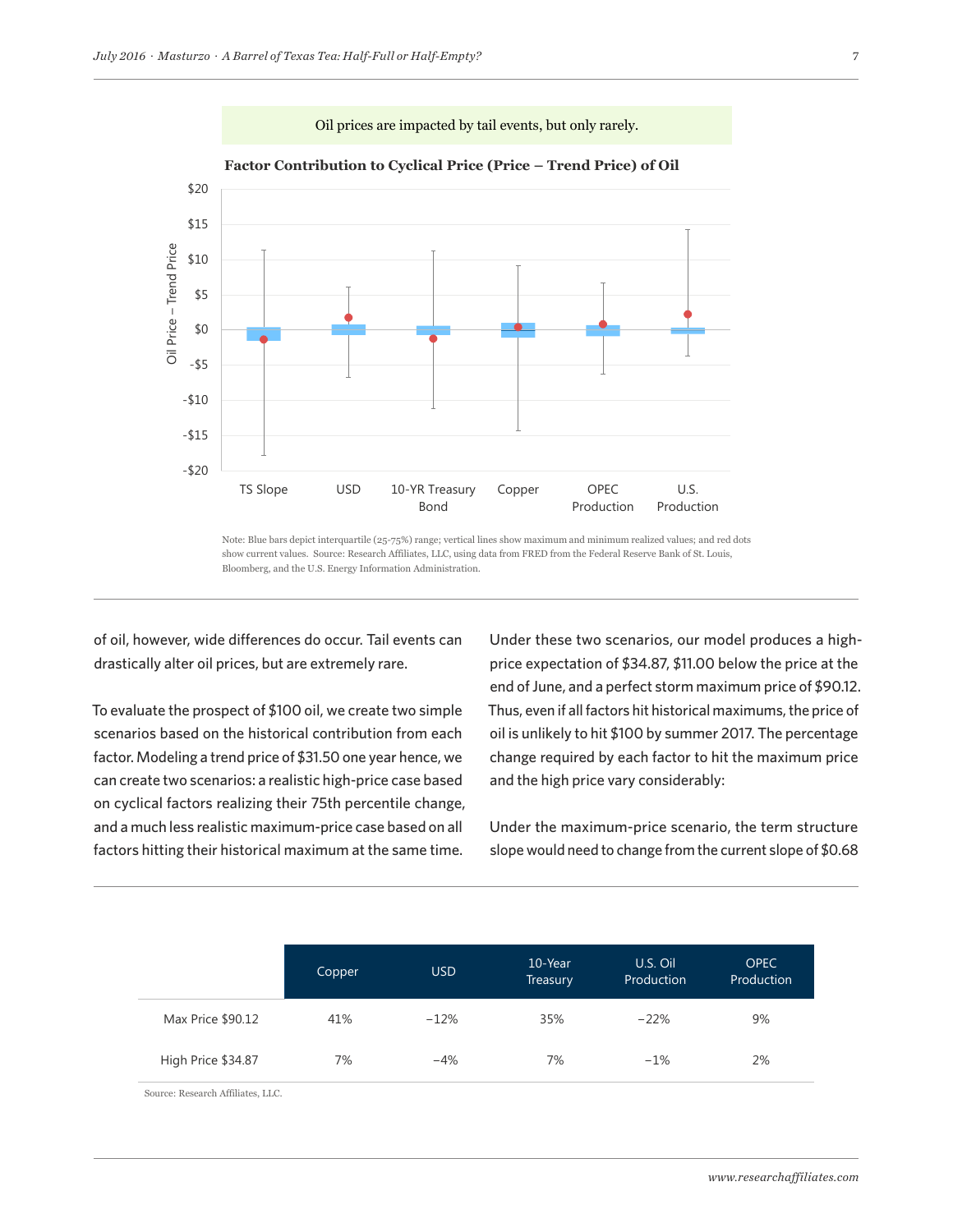(contango) to a backwardated slope of \$2.84, and the dollar must drop 12% from its current value. The high-price scenario involves much smaller changes from present levels, such as a 4% drop in the dollar.

*"Investors should buy commodities not tilted heavily toward oil and oil-related products."*

# Conclusion

To better understand the past and to get a sense of the likelihood of major changes in the future, we construct a simple model to decompose the trend in, and shocks to, the price of oil. The decomposition allows us to extract the underlying supply and demand factors that drive changes in the oil price. Our model, simple as it is, provides a mechanism for thinking about macro changes in oil prices and the changes in fundamentals necessary for large oil moves. Today our model indicates the price of oil at a one-year horizon (summer 2017) will remain similar in U.S. dollar terms to the current level. The implication for investors who are seeking greater diversification and higher yield than available in traditional asset classes is to allocate a portion of their portfolio to commodities, selecting those commodities not tilted heavily toward oil and oil-related products.